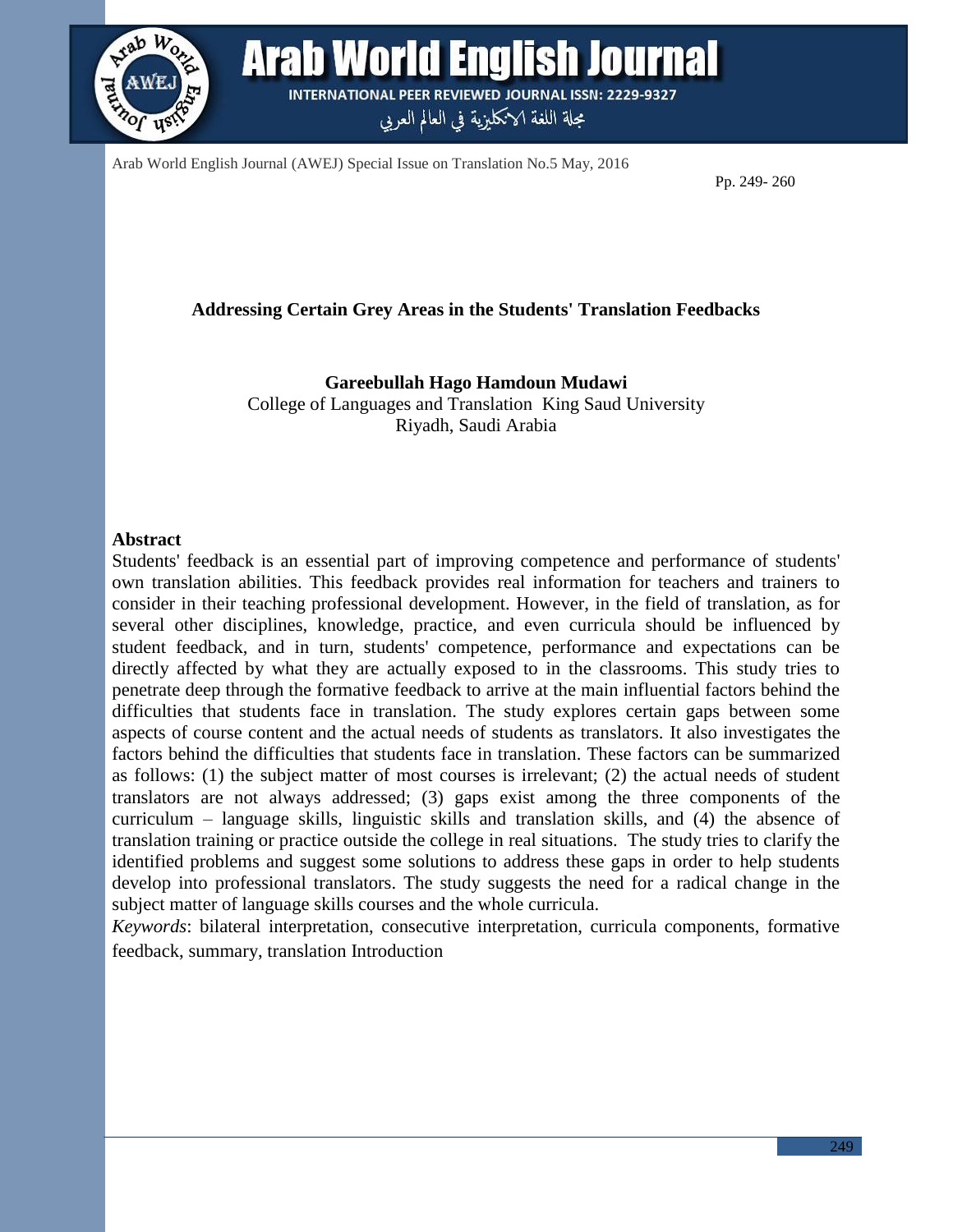#### **Introduction:**

This paper addresses some grey areas which the students' translation feedback indicates. The indications of students' translation feedback explore some factors behind the difficulties which the students face in translation. These indications will help the teacher trainer to know the current performance of the students in order to set up a meaningful strategy to improve their competence and performance to achieve the goal, which is to churn out high quality translators. The researcher has taught translation courses over the last several years in different fields such as administration, education, agriculture, engineering, humanities, media, commerce, physics, computer science, petroleum science, in addition to at-sight and summary translation. The researcher has noticed that, more often than not, students commit the same errors and mistakes in their translation from Arabic into English and vice versa. The analysis of the errors and mistakes as well as the oral discussions directed the researcher to the main factors behind these difficulties which lead to their decline in the performance of translation. The students are exposed to different statements and texts as a formative mechanism. The researcher has always received feedbacks from students out of the tasks and assignments which they have been handed for correction. The feedback is given to the students in the form of discussions with the whole group. All the students participate in the discussion till we arrive at an appropriate solution to the errors and mistakes. The study begins by synthesizing findings from observational classroom research on underlying students errors in classroom work and outside tasks to identify the main factors behind the difficulties which students face in translating from Arabic into English and vice versa. The study is based on the formative feedback from students who have been involved in different translation courses which cover various fields of knowledge.

Ultimately, in order to effectively train student translators, one has to create a highperformance learning team in a suitable environment in the classroom, where the students and the teachers are accountable to one another. The trust created in such an environment will allow us to improve our performance and achieve quality translation. What takes place inside this environment is a realistic feedback from students and from the trainer to the student trainees. Students should receive feedback from the trainer after the correction of their translation activities in order to overcome the errors and improve their performance in translation. The study utilizes the students' translation feedback as well as the discussions to arrive at some grey areas which embody the main factors behind the difficulties that students face in translation.

#### **The objective of the study:**

The students' translation feedback offers some indications which direct our attention to see the big picture of the whole curricula components. The study tries to address some grey areas in a larger picture. The study aims to clarify the main factors behind the difficulties which students face in translation. The study also aims to convince the faculty that all the course contents should be, in one way or another, linked and directed toward translation profession. The link of the subject matter of each course to translation will directly lead to the following functions:-

- Capturing student time and attention.
- Generating appropriate training activities.
- Helping students to improve their competence and performance in translation.
- Bridging the gap between what takes place inside the classrooms and the actual needs of student translator outside.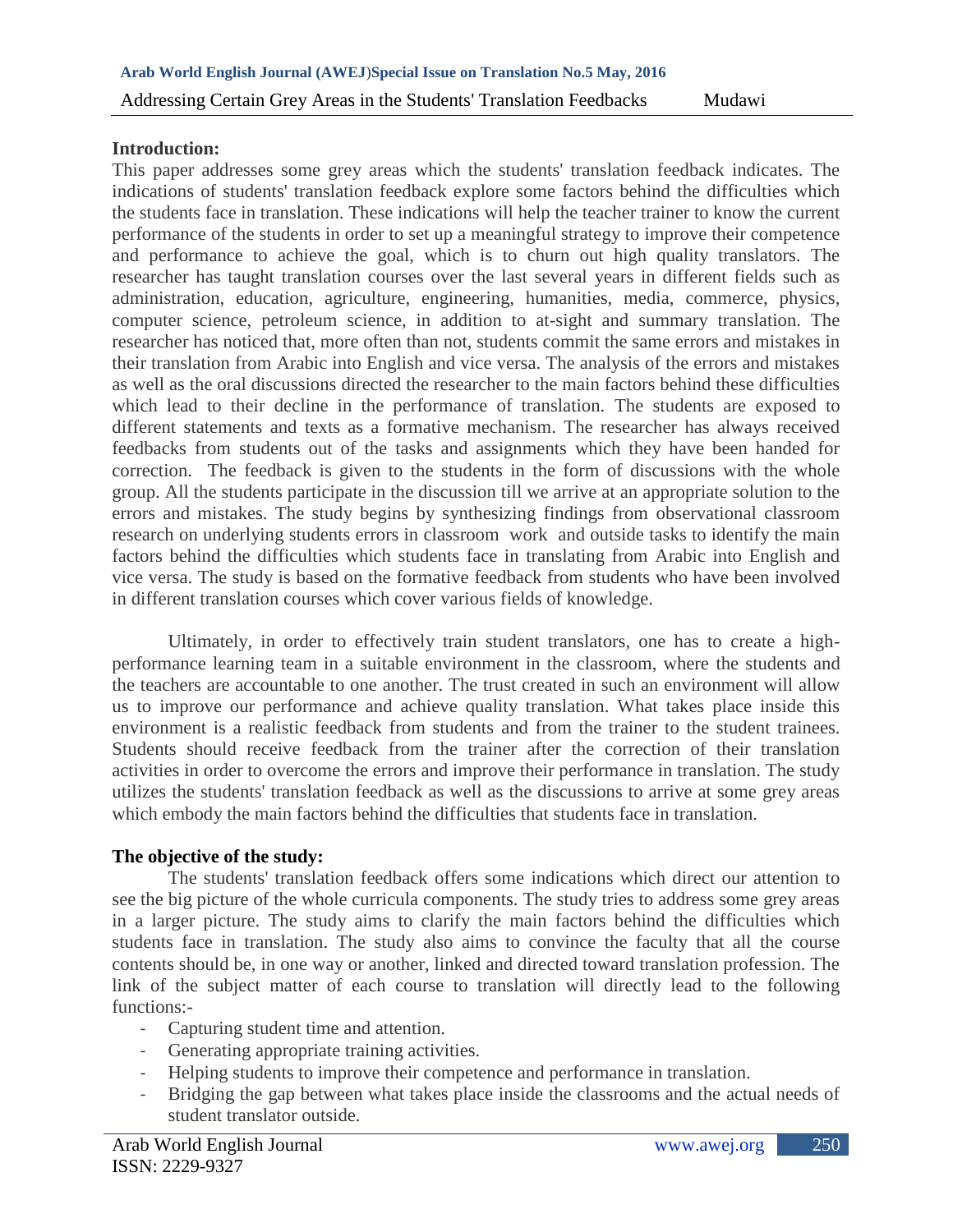- Moving on with students towards translation quality.
- Making syllabus consistent with students' needs, abilities and interests.
- Encouraging students to participate actively and effectively.
- Creating an environment for students' self- esteem and self-motivation.

One of the objectives of the study, already mentioned in the abstract, is to provide information about the factors behind the difficulties which students face in translation. Also, the study aims to figure out the gaps between the components of the curricula, and to suggest ways and means in order to bridge them. Generally speaking, students' expectations should be a key consideration, because these expectations can be directly affected by what they are exposed to. A radical change of the contents of the courses should take place as a means of creating an environment to achieve high quality training in translation. These changes will help students to improve their competence and performance in translation. The faculty and students should know that, for example, teaching writing skills is indispensable for the sake of translation, and teaching speaking skills is also vital for the sake of interpreting and so on. This understanding can be considered as a means of motivating students, and at the same time keeping the faculty ready to link his/her presentation with students' career. Translation, as it is known, is the transmittal of written text from one language into another. Therefore, translation must take into account constraints that include context, grammar rules of the two languages (source and target), their writing conventions, and their idioms. That is to say, there will be no translation without the presence of two languages, so the faculty should remind the students that their native language skills should be compared with other languages for the sake of their profession. The study tries to draw attention to understand and investigate where we stand and what is the next step towards the great objective of preparing future professional translators.

# **Literature review:**

Translation competence is undeniably central to successful translation teaching and training. Translation courses should be successfully constructed in the presence of an adequate understanding of what one needs to know in order to translate well and effectively. Ericson (1996) has rightly pointed out that the development of translation expertise may require or be assisted by the professional training provided by schools, studying the feedback, repetition opportunities and correction of errors can help to develop competence of translation. Shreve  $(1997)$  states that:

"The feedback is integrated into an effortful attempt to improve performance. Definitely, error correction can become part of editing and revising processes in a translation work flow. As for repetition, it implies that text selection in programs of deliberate practice will have to provide not just for progressive improvement by introducing new and more difficult material, but opportunities for repetition of material as well." (P.127)

A translation expert knows translation and all of its sub- competences better and at deeper levels than anyone else. If we view the translation task as a complex problem-solving and decision-making activity (Darwish, 1998), then what evolves over the course of the development of translation expertise could be seen as an increased capacity to recognize and represent the problems of translation and an increased ability to effectively resolve those problems. The product-oriented approach in translation doesn't deny the importance of error correction, so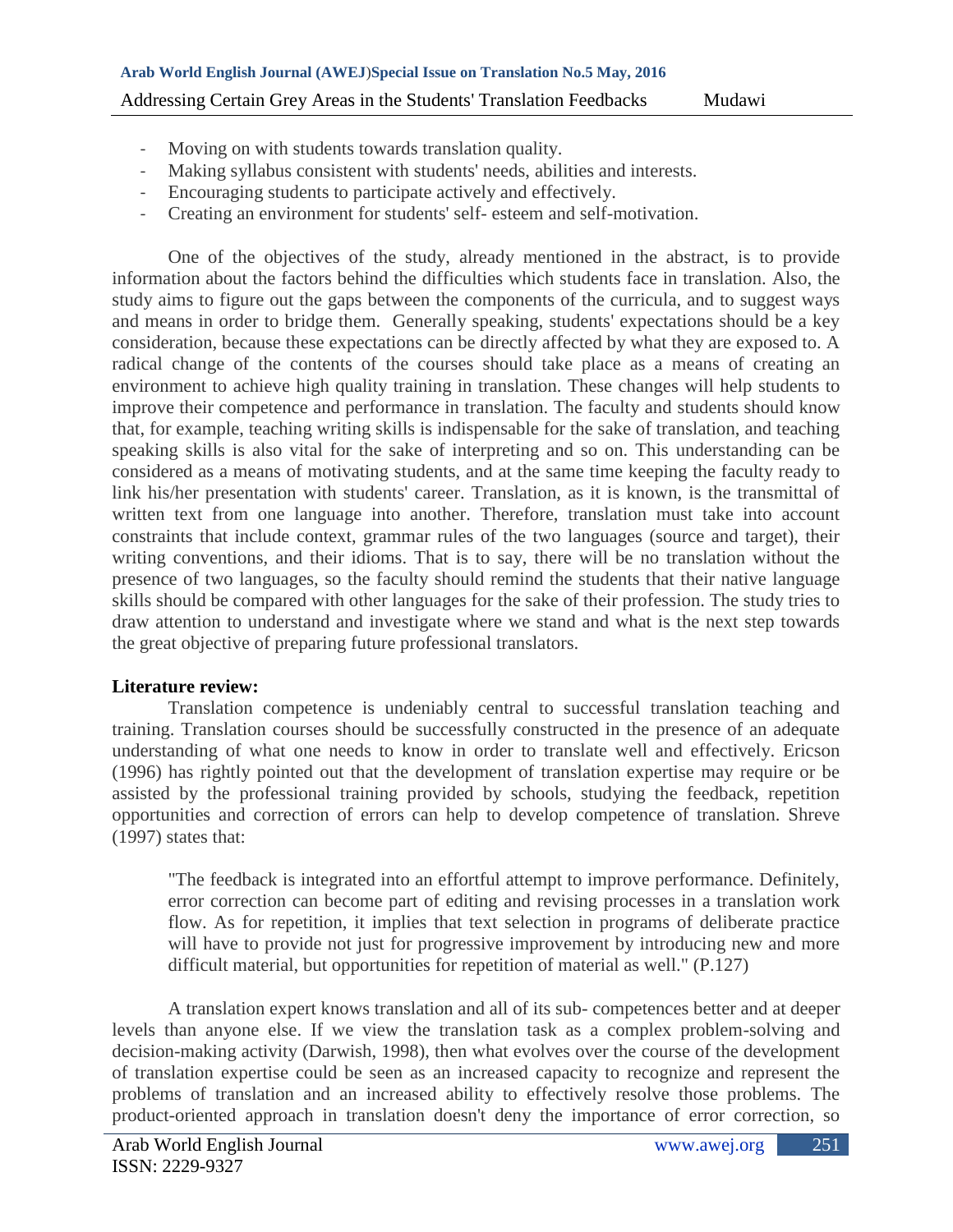quality assessment and error correction are widely discussed in articles on translation training. There are three basic principles to be traced throughout this discussion:

- 1. The principle of systematic feedback
- 2. The principle of student-centred corrections, and
- 3. The principle of a humanistic approach to students' errors.

One of the common characteristics of these articles is that all the researchers and experts in the field like to give a mere systematic feedback on student's translations. Dollerup (1994) gives a detailed description of his feedback. According to him, it consists of three components, "corrections in the translations which the students have handed in oral discussion in the class covering adequate as well as inadequate renditions", and "feedback from assessing strengths and weaknesses with each student"(P. 125). The central idea in the student-centred approach was developed by Sainz Bello (1994). The approach to translation teaching means two things. It entails, at first, a human rights based approach to correction of translations where students have the right to know the evaluation system used to evaluate their translation and the person judging their work. Secondly, it involves, as Sainz Bello puts it, a "non-aggressive way of giving students feedback on their errors"(1994:128). The humanistic approach to the study of translation errors is described by Seguinot (1989). According to Seguinot (1989), "errors can give interesting insights into the normal processes of translation, and make possible better predictions about what kind of errors are likely to occur in translation"(P.74). There are errors which arise because the translator doesn't understand the source language or cannot manipulate the target language well enough, while other errors are normal a by-product of the translation process and are normal in learning to translate (1989:80).

Feedback is an essential part of effective translation training. It helps students understand the subject being studied and gives them clear guidance on how to improve their performance. According to Bellon, J.J., Bellon, E.C. & Blank (1991), "academic feedback is more strongly and consistently related to achievement than any other teaching behaviour...this relationship is consistent regardless of grade, socioeconomic status, race, or school setting."(P. 258) Feedback can improve a student's confidence, self-awareness and enthusiasm for learning and practicing translation. Effective feedback during the semester can aid the transition to quality translation and enhance learning and improve assessment performance. Useful and constructive feedback is the only way to learn and develop personally and professionally. As we consider the big picture, it is worth noting that feedback from students doesn't just come in one form. There are many ways that we can receive information in order to develop our students' competence and performance in translation. As a teacher, preceptor or trainer one has to use the skill of receiving feedback openly and using it constructively to achieve the goals. The utility of feedback doesn't only improve translation quality, but can also explain what is wrong in the inputs and outputs of translation. Feedback consists of warnings about translation difficulties that students face, including grammar errors, lexical errors and other language errors. Such exercise can also help teachers to correct the errors of inputs and outputs to improve the quality of translation. Feedback from students is an essential element letting the teacher and students to know where they stand and where to go next in terms of achieving the stated goals. Students' feedback helps them to evaluate their own performance and at the same time gives some indications for the teacher to reduce the errors associated with the inputs and outputs.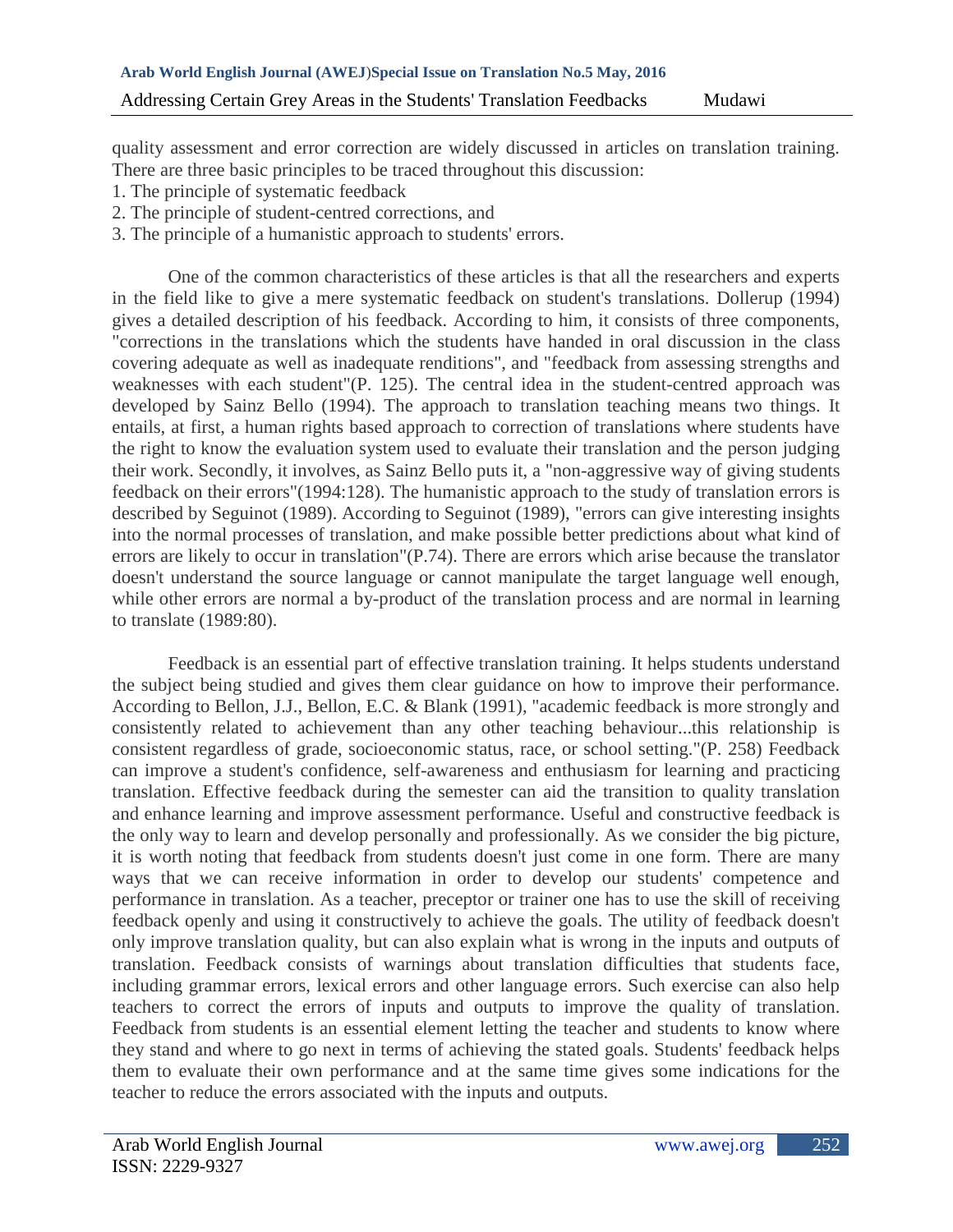### **Students' feedback translation:**

The students were requested to read the sentences and short texts carefully and then to translate them into the target language. The sentences and short texts were selected mainly to investigate to what extent the students were able to utilize their experience and the information they had gained from the previous courses in linguistics and language skills.

### **Formative feedback Statements:**

### " هنالك ثالثة مواضيع مهمة جدا مع ثالث نصائح اكثر اهمية" 1.

"There are three very important topics with three more important advices" Eighty percent of the students came up with following translation.

"There are three topics very important with three advices more important"

The above example explores some errors and mistakes regarding grammatical and adjectives placement. The adjectives in Arabic follow the noun, and they precede it in English language.

# " تقريبا لكل شخص سيارته الخاصة" 2.

"Almost every person has his own car"

Seventy-five percent of the students translated the above sentence as follows. "Every person almost has car" while twenty percent of the students translate the sentence as "every person almost has personal car"

There were different errors and mistakes in the translation due to the lack of knowledge in some grammatical aspects, word order and choosing the suitable word according to context.

" سوف اساعد هذا الرجل ألنه يستحق ذلك" 3.

"I will help this man because he deserve it"

Eighty-five percent of the students' translation was incorrect, because they translated this sentence as:-

"I will help this man who deserve that".

The sentences and short texts are in Arabic and English languages. The following sentence was written in English as a source language and students were requested to translate it into Arabic language.

Most of the students, if not all of them, had a real problem in using conjunctions in English to link two sentences. The students as translators need to know how and where to use coordinating, subordinating and adverb conjunctions to link sentences and paragraphs in order to achieve cohesion and coherence in their translation.

4."The soldiers stood under a big tree when it was raining."

" وقف الجنود تحت شجرة كبيرة عندما كانت تمطر"

Seventy-percent of the students gave their answers as follows:

"الجنود وقفوا تحت الشجرة الكبيرة عندما امطرت"

Fifteen percent of the students had their translation as"اوقف الجندي تحت الشجرة لأنها امطرت.

The above translation indicates that some of the students did not know the differences and similarities between Arabic and English languages structures. It is also clear that the present continuous tense creates a problem for Arabic native speakers. That is obvious in using "copula"

واذ يضع في اعتباره مقاصد ومبادئ ميثاق الامم المتحدة ومسئولية مجلس الامن الاساسية بموجب الميثاق 5. عن حفظ السالم واالمن الدوليين"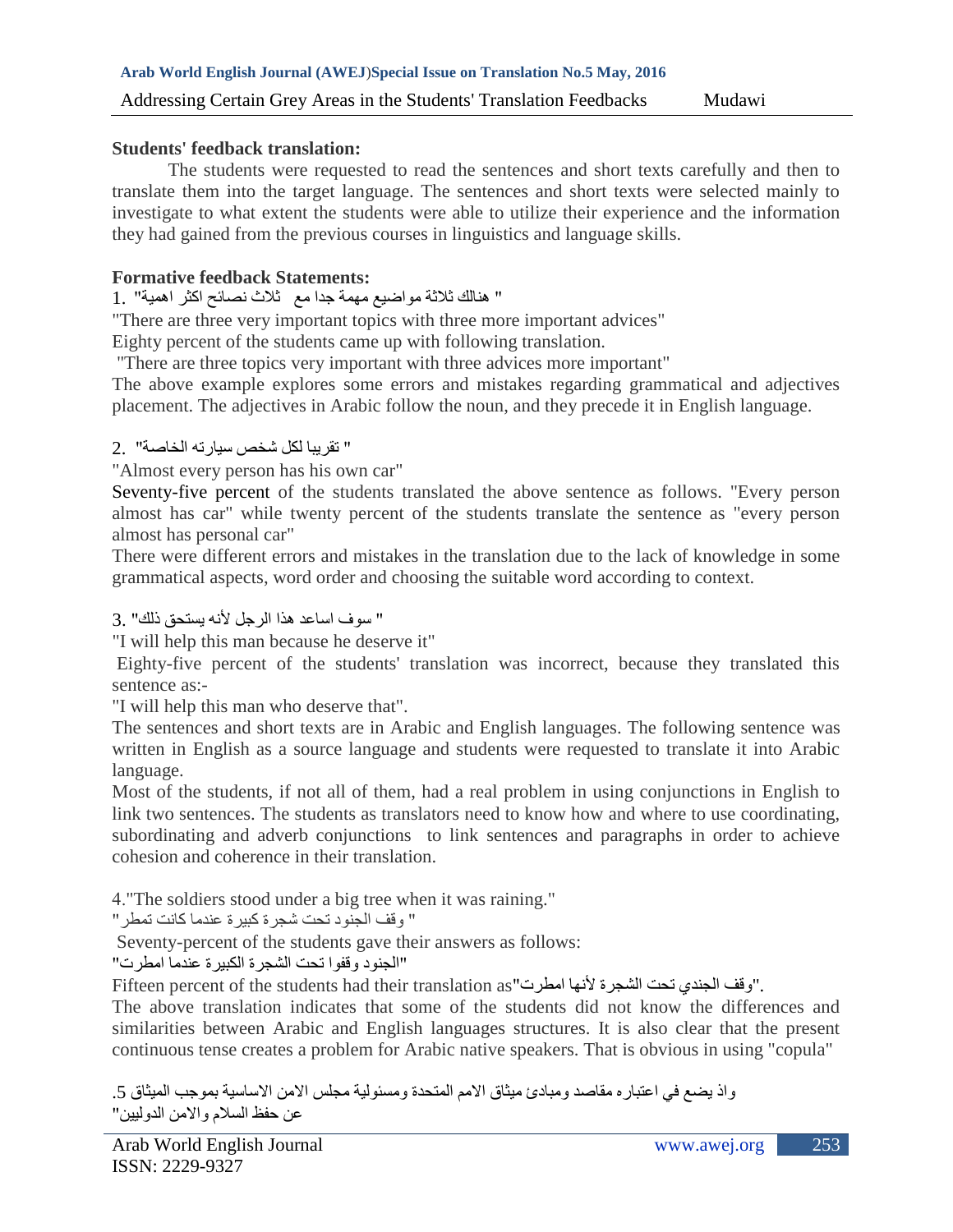"Bearing in mind the purposes and principles of the charter of the United Nations and the primary responsibility of the Security Council under the Charter for the maintenance of international peace and security"

The above is the model answer, but eighty-eight percent of the students came with the following translation. "Considering the aims and principles of the charter of united nations foundation responsibility of security council about the charter ….. to have international peace and security".

Seventy percent of the students gave the following answer;

"Concerning the intention and principles of the charter of the united nations base responsibility of the security council according to the charter of getting international peace and security"

Most of the students depend on the dictionary to select the equivalent word regardless to the context. Actually, the word reveals its meaning in the context in which it occurs. The above translation indicates that some of the students were unable to understand the text because their stock of vocabulary was very weak. The students preferred to translate from English into Arabic because they thought that translation was just a work of dictionary. These English texts will not help them to memorize English words, but translation from Arabic language into English language will definitely help them to memorize a lot of new words in English. During the feedback discussion they said that in some translation courses they were only exposed to English language texts all the semester. Preventing students from using Arabic texts in translation would mean preventing them from learning new words in English. That is to say, when students read the source text in their native language, they are going to understand and comprehend the text and deliberately they are going to look for the appropriate word according to the context.

6."The globalization, which depends on economic, business and information technology factors, becomes the power that controls the world dynamics."

The model translation of the above sentence comes as follows:

" العولمة، والتي تعتمد علي العوامل االقتصادية والتجارية وتقنية المعلومات، اصبحت القوة التي تتحكم في الديناميكية العالمية"

Sixty-eight percent of the students translated this sentence as:

--" العولمة واعتمادها علي الجوانب االقتصادية واالعمال وتكنولوجيا المعلومات التي تتحكم في العالم الديناميكي" Twenty percent of the students came up with the following answer for the same sentence.

" أصبحت العولمة التي تعتمد علي االقتصاد والتجارة وتقنية المعلومات القوة التي تسيطر علي الحركة العالمية"

The above translation also indicates that, the students had some problems in vocabulary, replacement of adjectives with the head word and using relative clauses.

Moreover, the instrument of the study includes the following sentences.

" تأكيدا لما قيل مسبقا، لقد دشن الملك المشروعات االستثمارية الجديدة"7.

"Assuring of what was said earlier, the king has inaugurated the new investment projects"

# The students' translation of this statement comes as follows:

Seventy-six percent of the students translated the sentence as

"confirm to what is said before, the king inaugurated the investment new projects"

Sixteen percent of the students said; "To make sure of what is early said, the king inaugurated the new projects of investment"

The translation of this statement indicates the lack of knowledge in grammatical aspects and vocabulary choice.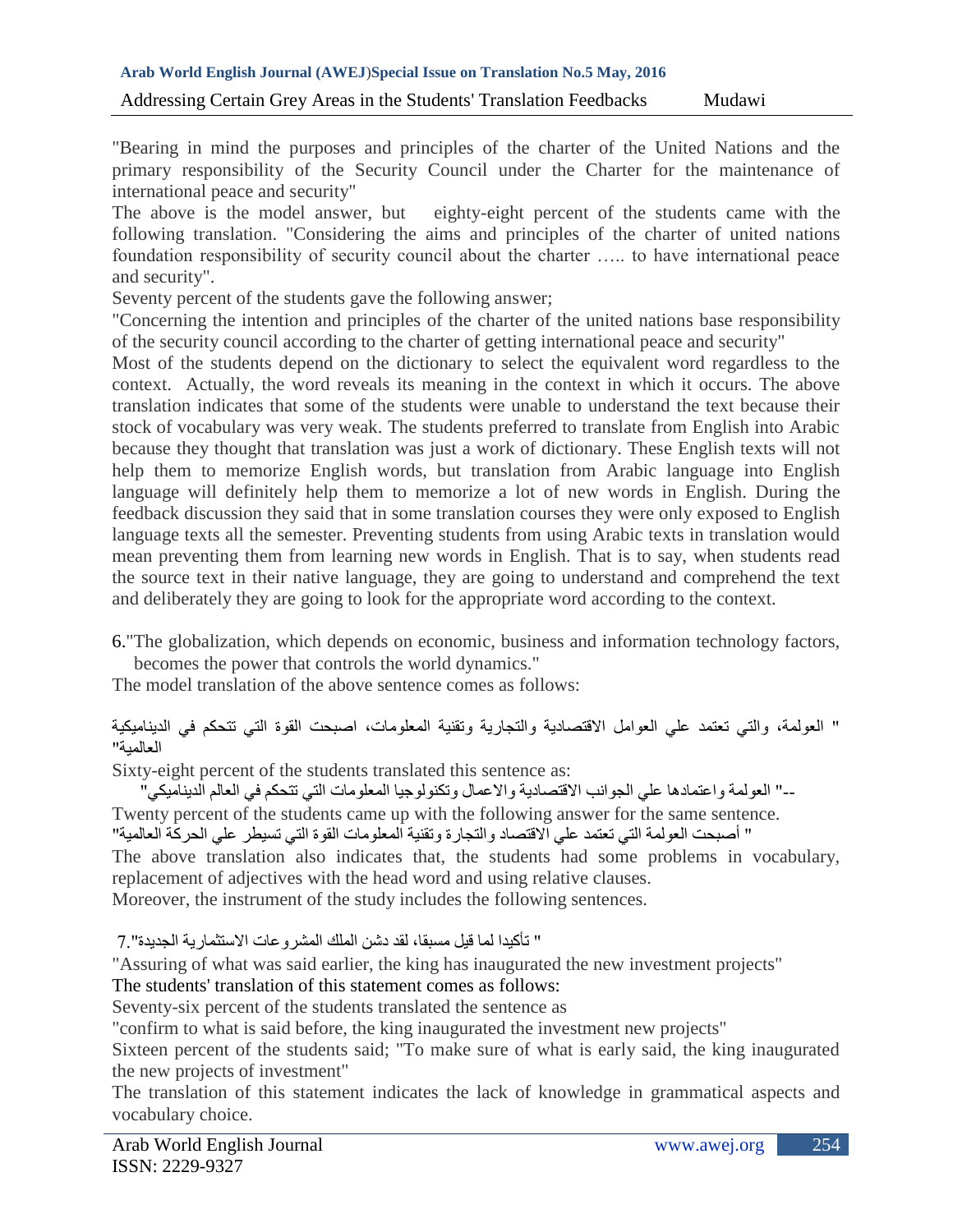" يجب أن نستثمر الفرص حين تأتي" 8.

"We must seize the opportunities when they come"

Seventy-two percent of the students gave the following translation, "we must invest the chance when it came"

Twenty-two percent of the students translate the sentence as, "we must take the chances while they come"

The above translation also indicates that most of the students had a real problem concerning the structure differences between the source and target languages.

9. " My brother loves football matches. He always watches it on TV, because it is his hobby since his childhood. As a result, my brother became a professional international football player."

Sixty percent of the students translated the above text as follows:

"أخي يحب مباريات كرة القدم وشاهدها في التلفزيون منذ طفولته حتي صار محترف كرة قدم دولي"

Twenty-five percent of the students gave the following translation for the same text:

" يحب اخي كرة القدم ويشاهدها في التلفاز كهواية من طفولته وكانت النتيجة ان صار العب كرة دولي محترف"

Translation of the above English text indicates that students depend on the dictionary meaning more than the context meaning. There are lexical errors and grammar errors.

The last text of the formative feedback is the following one.

# " بداية دعني أصحح الوضع قبل المناقشة لكي نصل الي اتفاق ال رجعة فيه. أعتقد أن تصحيح الوضع ضروريقبل المناقشة 10. ألنه يتيح مجاال أفضل لألسئلة واالجابات التي تقود الي االتفاق المنشود"

Eighty-six percent of the students translate the text as follows:

"At start let me correct the location before the discussion to reach endless agreement. Correcting the location is necessary before discussion because it gives better chance for questions and answers lead to wanted agreement."

The above translation explains the problems which students faced in translation from Arabic into English. That is because their vocabulary was very weak, and they were unable to know the equivalent tense in English as well as using the accurate conjunctions and punctuations.

As the researcher has mentioned earlier, I have taught translation courses in different fields of studies. The feedback of students' translation explains exactly the aspects of the language which creates some problems for students in translation from the source language into target language. It is very clear that the students' translation feedback gives many indications such as the real problems which the students face in:-

- Choosing an appropriate word according to the context.
- Using the vocabulary according to the structure of the target language
- Memorizing different vocabulary items
- Using conjunctions ( coordinating, subordinating or adverb conjunctions)
- Considering the standards of textuality ( cohesion, coherence, intentionality, acceptability… etc.)
- Weakness in language skills ( writing, grammar, vocabulary ...etc.)
- Understanding differences and similarities between English language structure and Arabic language structure.
- Using prepositions in both languages.
- Writing summary.
- Using linking words according to the structure of the target language.
- Using the tense accurately according to the structure of both source and target languages.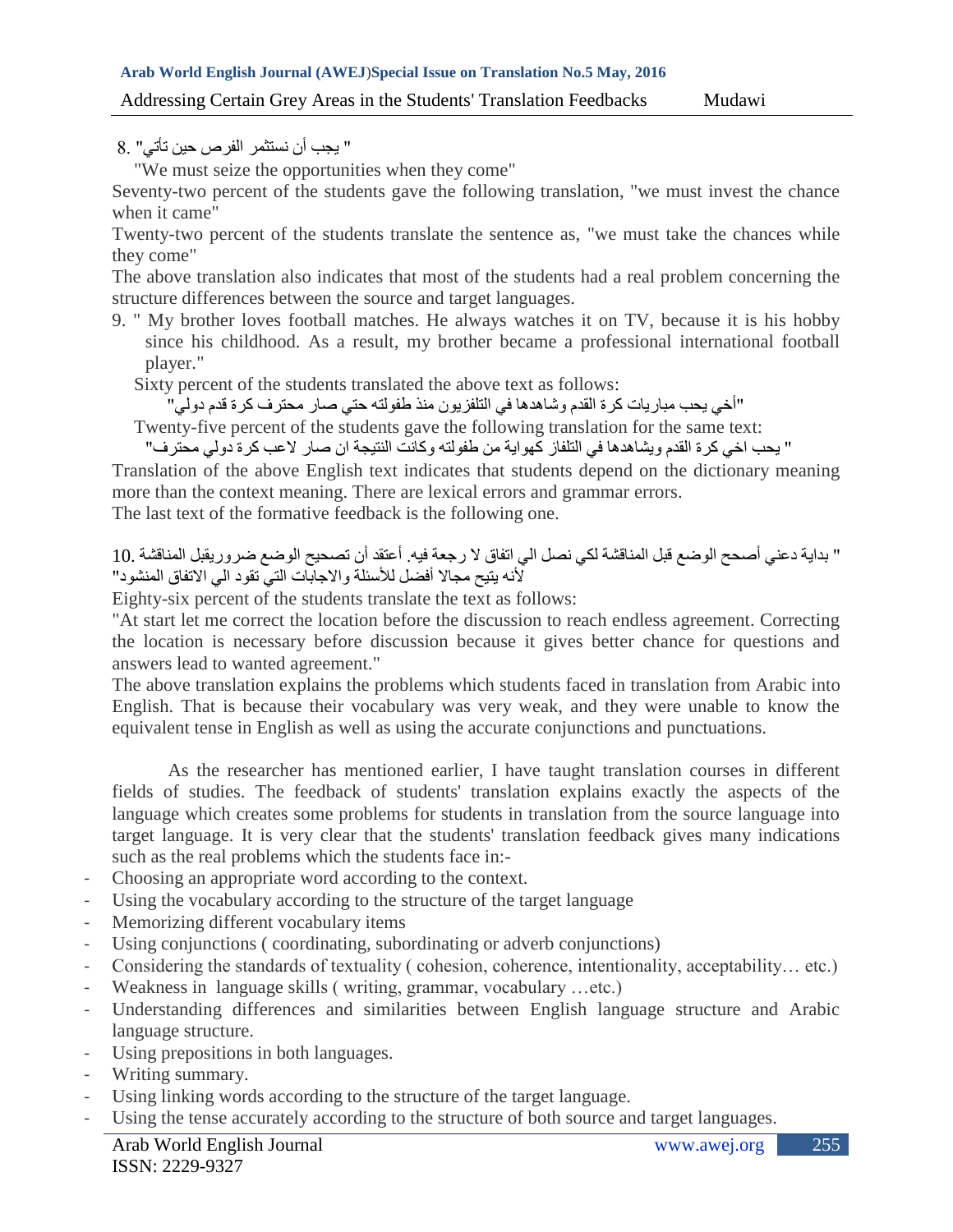The above form of assessment indicates that students have problems of Lexis; such as deletion, inadequate lexicon, multiple meaning, connotation, and collocation. Also, they have problems of grammar and syntax such as word order, gender and reference, wrong analysis of input, tense and aspect, preposition, punctuation, definite articles, conjunctions and coordinators. The feedback assessment indications show the real problems which students face in translation, but in this paper I am not going to discuss these problems. These indications direct my attention to address the grey areas where the main influential factors lie. The paper tries to discuss these

influential factors in order to arrive at a clear solution to the translation problems. The students' translation feedback leads me directly to what I call the grey areas, where the main factors behind the weaknesses of students translation lie. One of these factors is the great gap between what takes place inside the classrooms and the actual needs of student translator. That is to say, the contents of language skill courses are mainly selected and designed to educate an academic student through the subject matter of these courses. Some of the students say that we have already studied these courses at the secondary school and at the preparatory year, so this saying, in addition to its impact on their attention and motivation, it indicates that:-

- Students, deep down, consider the subject matter of these courses is just a repetition of what they have studied earlier.
	- The subject matter of these courses has nothing to do with the qualification of tomorrow's professional translator.
	- The contents of these courses are mainly selected to educate an academic student regardless to his future career, teacher or employee…etc
	- The content of each course is not at all linked or connected or related to translation, although the subject matter of each course is closely related to translation or interpreting.
	- The contents of these courses (writing, reading, speaking, listening and vocabulary) do not meet the translator's needs, abilities or interests.
	- Lack of motivation is created due to the great gap between the subject matter of the language skills courses and student's needs.

According to Nunan (1988), the proper strategy in choosing a syllabus should start with what is called a fact finding stage to answer the main questions such as;

- Who is the learner?
- Who is the teacher, trainer or instructor?
- What is the suitable subject matter and methodology?
- What are the compatible materials?
- When and where the content will be implemented?

The learner is a student translator who needs to be trained in order to be able to translate accurately and professionally after graduation. Therefore, the teacher is a professional trainer who is supposed to avoid lecturing and all teacher-centered approaches. The trainer in this case, should be a facilitator, conductor and friend to motivate the students. As I mentioned earlier, practical translation should be presented in all language skills contents. For example, in teaching writing skills, students and their trainer should know that translation is actually the work of writing or speaking. That is to say, writing skills are the major work of translation. Translation depends on correct words according to the context, punctuation which even change the meaning, using conjunctions, summary and word order. The teacher or the trainer should clarify the relationship between writing skills and translator's qualification to help students to understand that learning writing skills is mainly to qualify them as translators not only for exam scores.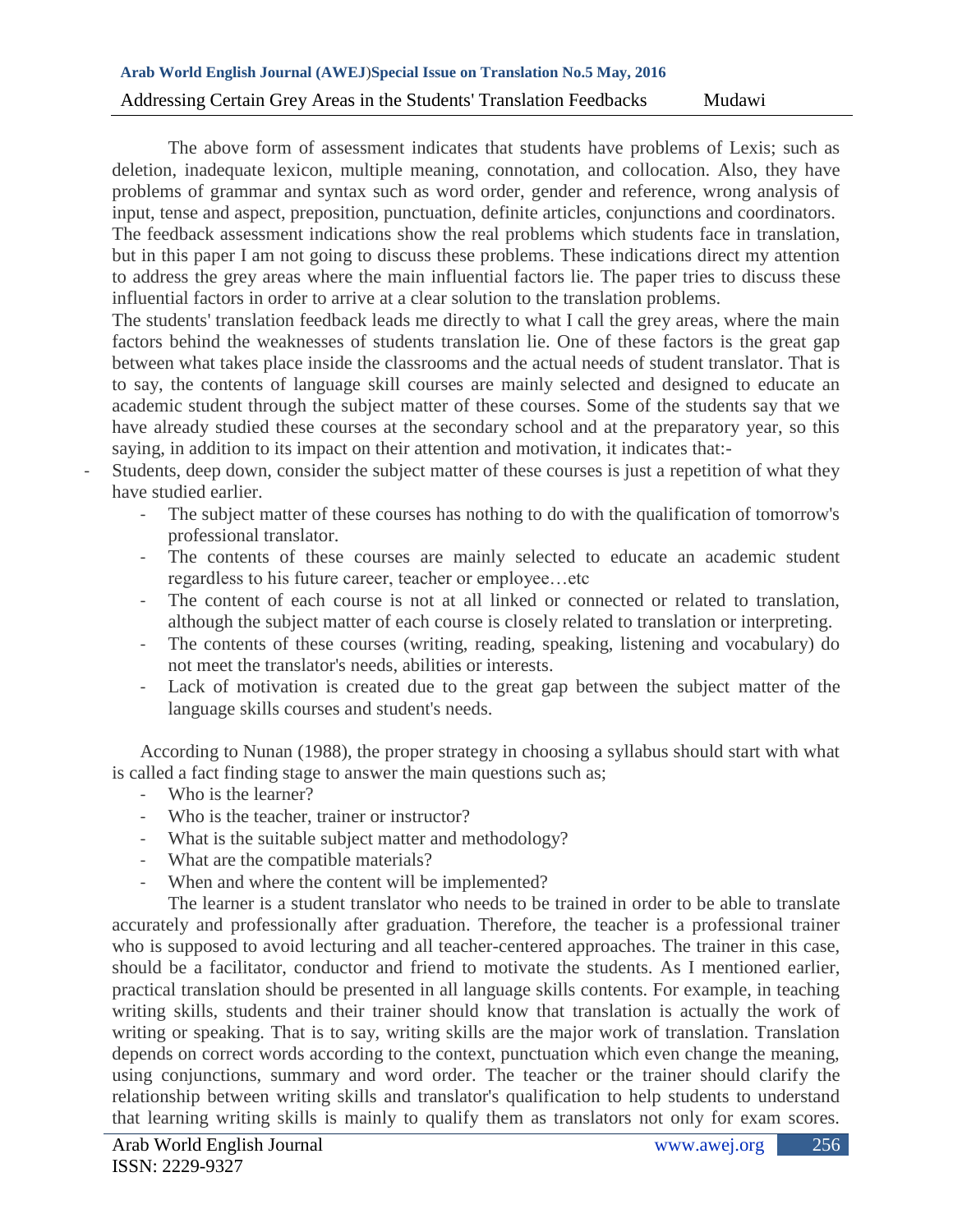Also, to qualify for speaking and listening skills, it is pertinent to have an interpreter for simultaneous, bilateral and consecutive interpreting. Therefore, we need to make radical changes in our syllabus if we really want to produce a professional excellent future translator. As I mentioned earlier, there is a big gap between language skill contents and the requirements of a translator's qualification, as there is also a gap between the three components of the syllabus, language skills, linguistics courses and translation skills. The gap between the components of the syllabus is also a deterrent behind the difficulties which students face in translation. The feedback from students indicates that students do not utilize what they have studied in speaking skills course, because they completely fail to speak fluently in simultaneous and consecutive interpreting. Teachers should follow a certain strategy to reflect the subject matter of this course back to translation. First, they have to select language functions and forms to be the subject matter of the course such as greetings, invitations, apology and communication, etc. Students as translators should understand that one function of the language can be expressed through different forms of the language. Students will practice one function in different forms of the language, so, this practice will prepare them to do the oral interpretation. The teacher is actually a trainer, who should ask students to ensure that the course is mainly taught to prepare them for oral interpretation. Second, the contents of the course should be presented in different tenses in order to give some grammatical, lexical forms as well as some notions and expressions to help students to express themselves accurately and fluently.

As for vocabulary course, which is very essential for translators, this researcher believes the first strategy has to be that teaching vocabulary should be in short contexts. It is applied with the intention mainly for the students to understand that the real meaning of words is not in the dictionary, but in the context where the word has been written. Second, the subject matter of the course should concentrate on the vocabulary which the translator really needs to know such as synonyms, antonyms, collocations and acronyms, etc. Language skills, linguistics and translation skills, the three components of the curricula, should be linked together to perform the unity of the syllabus which are mainly selected and designed to qualify an excellent translator. For example, in teaching language skills to students who are supposed to work as teachers after graduation, all the subject matters of the courses, in one way or another, have to be deeply related to teaching profession. However, in teaching or training students who are supposed to be translators after graduation, all the courses subject matters should be related to translation. To this point, the titles of the courses should be connected to translation, for example, speaking skills and translation, listening skills and translation, writing skills and translation and so on. The feedback discussion with students indicates that students are not satisfied with the graduation project work. This course, as in many universities, is called translation practice, which takes the whole last semester of level 10. During this semester students find themselves in a real translation environment outside the college. That is to say, students are distributed to different organizations, institutions, firms, ministries and companies. This translation practice provides various benefits for students and at the end of this practice students will

- be self-confident
- be responsible.
- be sociable and build close relationships.
- increase their vocabulary and being fluent communicators.
- work hard to prove that they are qualified and hardworking translators.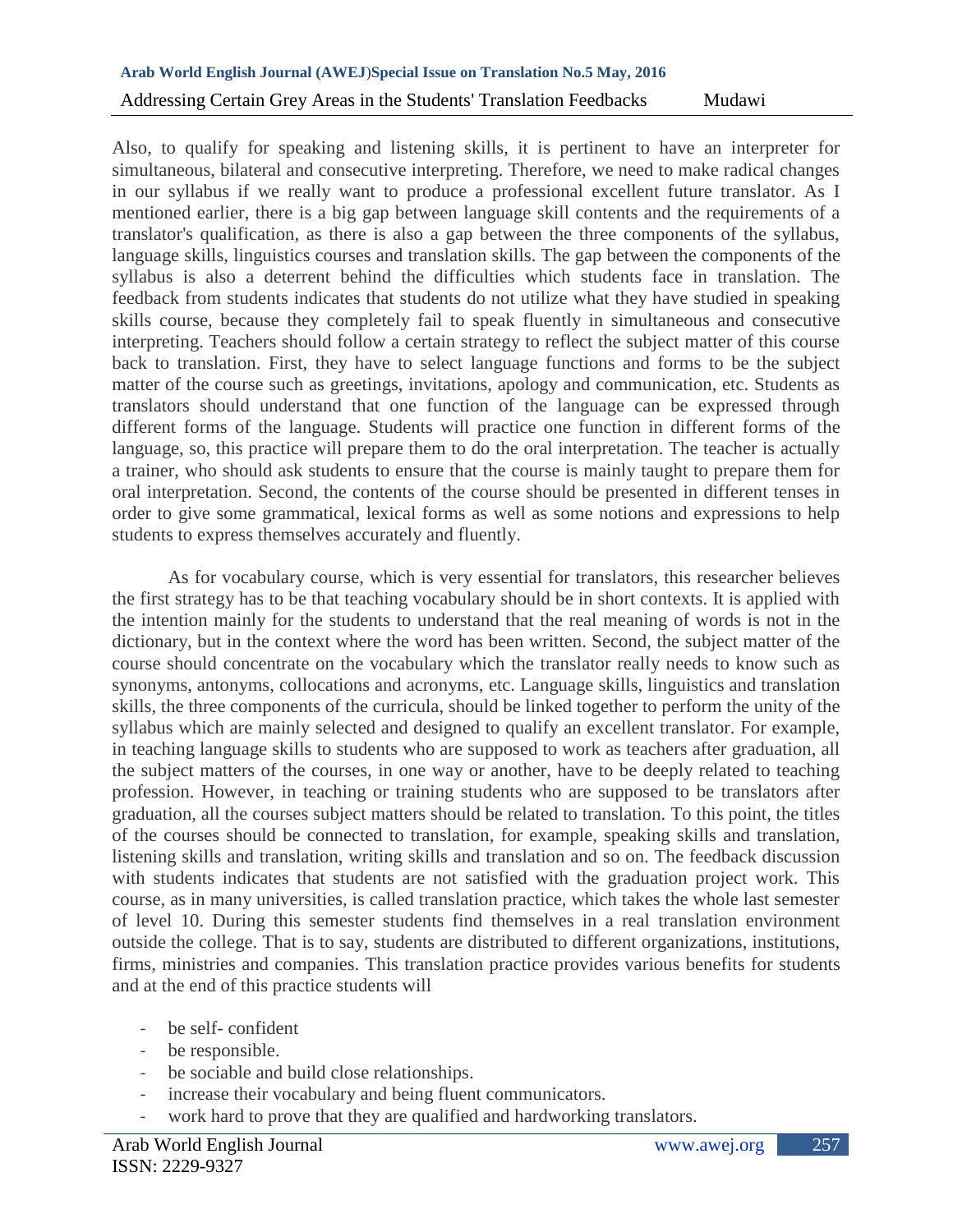- find opportunities to be employed after graduation.
- feel that he is doing worthwhile work.
- reflect the social face of the college.

Moreover, this real practice will help students to overcome all the feeling of being students and they will begin to improve their own personality. The college receives a complete report from the authority, whether it is a company or organization, about the student both personally and professionally. In addition to that, students should be divided into small groups and each group should have a tutor from the faculty to visit them once a week. All the courses should be converted to serve students in their future profession as translators.

# **The suggested Curricula:**

The subject matter of each course should be determined and selected according to the results of what is called the fact finding stage which answers the most important questions such as; who is the learner?, who is the teacher ?, what are the compatible materials to be used and when and where the course will be implemented? The fact finding stage has to appear essentially before setting up the syllabus. The answer of the fact finding stage need necessarily to be congruous with the syllabus which meet the learners needs, abilities and interests, because this stage offers complete information about the whole educational environment in which the syllabus will be implemented. The syllabus should be spiral in order to make the subject matter of each course connected and integrated to achieve the stated goal which, in our case, is to qualify a professional future translator. Also, all course contents should be directed mainly, whether in language skills, Linguistics or translation skills, to develop the competence and performance of a future translator and not an academic student.



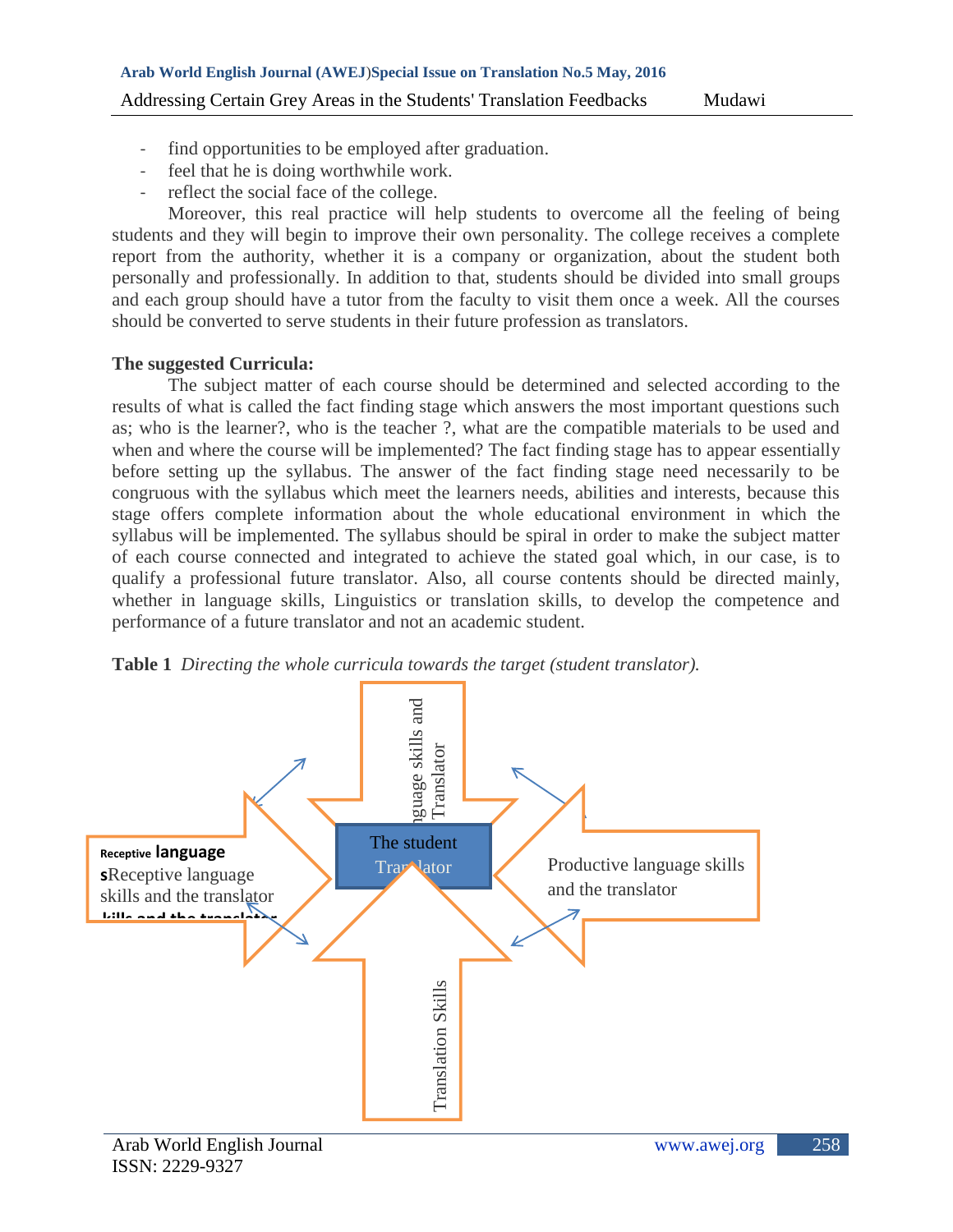The table 1 ensures that all the components of the curricula should work consistently to achieve the desired goal. All the course contents are selected and designed to meet the translator's needs, abilities and interests. The faculty is actually a trainer who should enrich the subject matter of the course to ensure that he is staying on the right track to improve the translator's competence and performance in translation. The components of the curricula prepare the student psychologically and professionally that all the courses are targeting him as a future translator. This curriculum overcomes the previous shortcomings of the old syllabus because it:-

- will be selected and prepared as a result of the fact finding stage, which gives all the needed information about the student, the trainer and the materials.
- prepares students as professional translators not as just academic students.
- will help the trainer to enrich and supplement his own subject matter to ensure the students' improvement in translation skills.
- bridges the gaps between the curricula components as well as the gaps between the course contents and student translator actual needs.
- helps students to overcome the problems with the source texts and language problems, because translation is inherently a difficult activity with additional problems which make the process even more difficult.

When the student translator is the target, it means all the courses are mainly designed to qualify a translator. The faculty should understand that these language skills are selected to develop the competence and performance of student translator not an academic student. This understanding should be also reflected to students to develop their language skills for the sake of their career. There are some questions and statements should be presented in each session or lecture such as:-

- The relation between speaking skill and interpreting.
- Why writing skills are important for translation?
- How to utilize these skills in your profession.
- In what ways, do writing skills help you as translator?
- What is the most important skill that can help you as communicator and interpreter?
- What skills are required to be a good translator?
- What is the main strategy to increase your vocabulary?
- As translator, how are you going to benefit from reading skills?

There are different ways through which the faculty can link the subject matter with the students' future profession. The subject matter of each course should be related to students needs in order to bridge the gaps between the course contents and the students' qualification requirements. Moreover, the selection and designing of the syllabus according to the fact finding stage, will bridge the gaps between the components of curricula.

The three components of the curricula; language skills (speaking, writing, reading, listening and vocabulary), applied linguistics and translation skills should work out in consistence and harmony to qualify a professional translator.

Finally, it is imperative and important to note here that this paper is the outcome of students' translation feedback over a number of years in addition to the open discussions with students after the correction of their tasks and assignments. The indications of students'